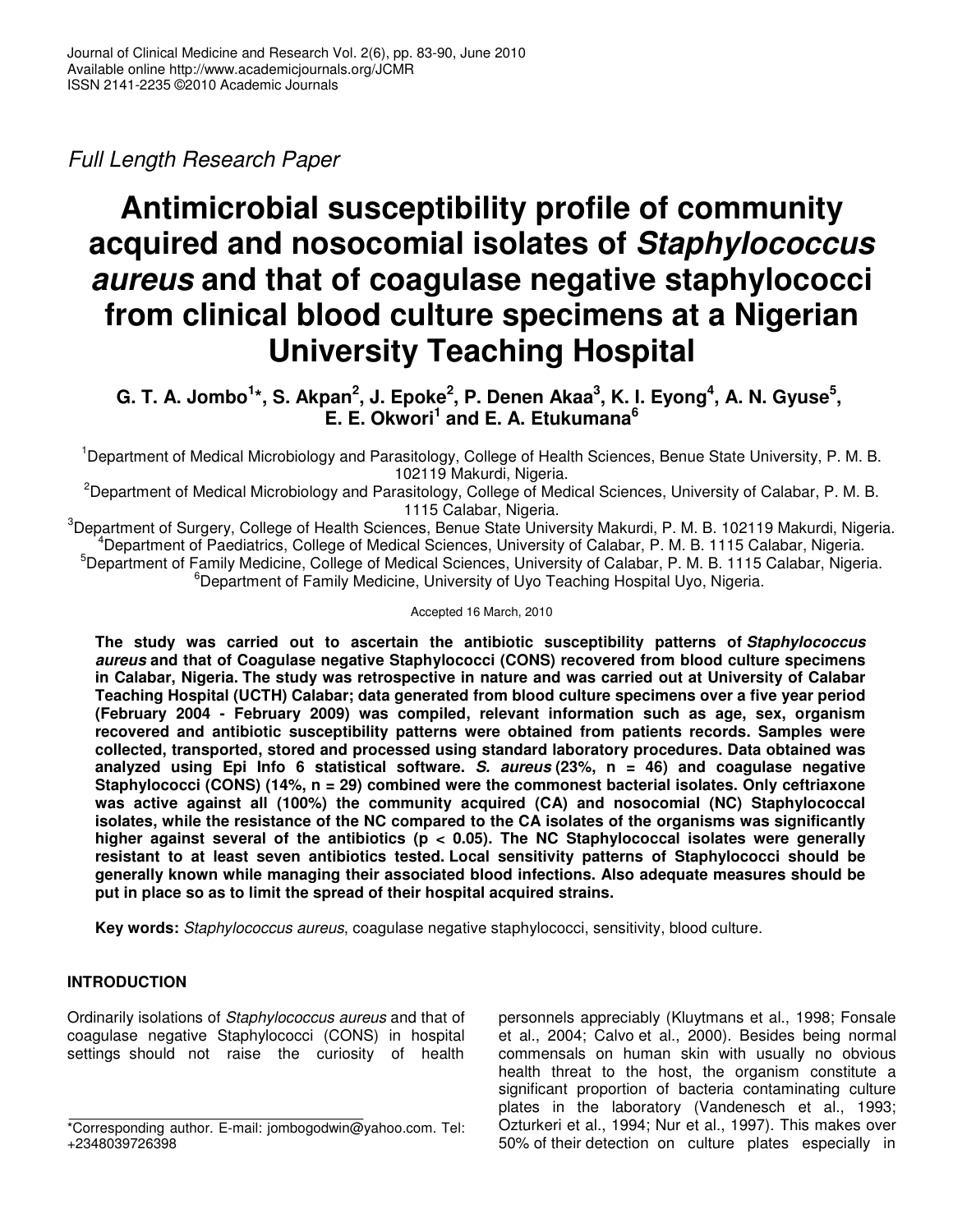Microbiology laboratories across Africa being considered contaminants (Ahmed et al., 1998; Johnson et al., 1996; Gakum, 1997). Furthermore, the availability of several antibiotics with spectra of activity well accommodating these organisms, management of infections associated with them should not be a major health challenge (Kluytmans et al., 1995; Kluytmans et al., 1996). Available records presently have however shown the organism to be of serious clinical importance as the resistance of S. aureus and that of coagulase negative Staphylococci to available antibiotics has assumed a steady and progressive increase since the mid 70s (Cespedes et al., 2002; Anonymous, 2001; Levy, 1992). The high resistance being documented about these organisms in the new millennium is perhaps believed to have commenced at least a decade earlier than the above date, but with minimal attention or probably no recognition by the health personnel of the time (Moellering, 1995; Gold and Moellering, 1996). And with the emergence of more disturbing strains of the organisms; being resistant to all the available common antibiotics plus the ones reserved as a last result, the patient may apparently be at the mercy of these organisms (Orrett and Land, 2006; Hsuch et al., 2004). With the possibility of these highly resistant staphylococcal strains spreading from hospital settings to the community, the clinical relevance of these organisms become amplified (Kuehnert et al., 2005). As the challenges in the management of staphylococcal infections worldwide deepens due to the varying but increasing resistance pattern of the organisms; the regional and geographic variations in their antimicrobial susceptibility patterns need to be established and probably institutionalized (Montesinos et al., 2003; Hanumanthappa et al., 2003). This would offer formidable guide towards prompt management of its associated infections most especially when recovered from emergency specimens such as blood culture. This study was therefore set up to establish the current antimicrobial susceptibility patterns of Staphylococci so as to offer a guide to clinicians towards prompt management of life threatening infections such as septicaemia.

#### **MATERIALS AND METHODS**

#### **Setting**

The study was carried out at University of Calabar Teaching Hospital (UCTH), which is situated in Calabar city, the capital of Cross Rivers state, south-south Nigeria.

#### **Procedure**

The study was retrospective in nature; data generated from the antibiotic susceptibility pattern of bacteria recovered from blood culture specimens were compiled for a period of five years  $(1<sup>st</sup>$ February, 2004 - 31<sup>st</sup> January, 2009). Specimens were

collected, transported, stored and processed using standard laboratory procedures (Scott, 1989). Briefly, using sterile procedures 2 - 4 mls of blood was collected and introduced into separate blood culture bottles (containing brain heart infusion and thioglycolate broths) and incubated for subsequent subcultures, Gram staining and biochemical methods. Modified Kirby-Bauer's diffusion method was used to carry out susceptibility testing (Baron et al., 1994). Microorganisms recovered were grouped into nosocomial or community acquired based on the epidemiological circumstance of the blood culture specimens.

#### **Nosocomial infection**

Micro-organisms recovered from blood culture specimens of patients who have been on admission for more than 24 h for which features of bacterial colonization were not present at the time of initial presentation to the hospital.

#### **Community acquired infection**

Micro-organisms recovered from blood culture specimens of patients who were not on admission in the hospital, and from patients within 24 h of admission or patients originally admitted for probable blood related infections. Other relevant information such as: age, sex were obtained from patients records.

#### **Analysis of results**

The results were analyzed using Epi Info-6, statistical software, p values ≤ 0.05 were considered significant.

# **RESULTS**

Of the 203 bacterial isolates recovered from the 3,255 blood culture specimens processed in Calabar, S. aureus and coagulase negative Staphylococci (CONS) were respectively responsible 23.0% (46/203) and 14.0% (29/203) of the infections; 65.2% (30/46) and 34.8% (16/46) of the S. aureus isolates were community acquired (CA) and nosocomial (NC) in origin respectively, while 37.9% (11/29) and 62.1% (18/29) of the CONS were CA and NC isolates respectively. Other bacteria recovered were *Escherichia coli* 15.0% ( $n = 31$ ), *Proteus* species 11.3% (n = 23), Klebsiella species 20.2% (n = 41), Salmonella typhi/paratyphi 10.3% (n = 21) and *Citrobacter/Enterobacter* sp. 4.4% ( $n = 9$ ) (Figure 1).

The age interval for isolation of S. aureus was 8 months to 76 years; mean age was 37 years and mode 28 years; 63.0% (29/460) and 37% (17/46) of the patients were of the male and female gender respectively with no significant age difference ( $p > 0.05$ ), but with significantly higher rate infection among males ( $p < 0.05$ ) (Table 1). Also of the 29 isolates of CONS recovered, 38.0% (11/29) and 62.0% (18/29) were from males and females respectively with no significant gender difference ( $p >$ 0.05). The youngest patient was 3 months old and oldest78 years; the mean age was 52 years and mode 66 years with no significant age difference (p> 0.05) (Table 2).

All the CA isolates of S. aureus tested were susceptible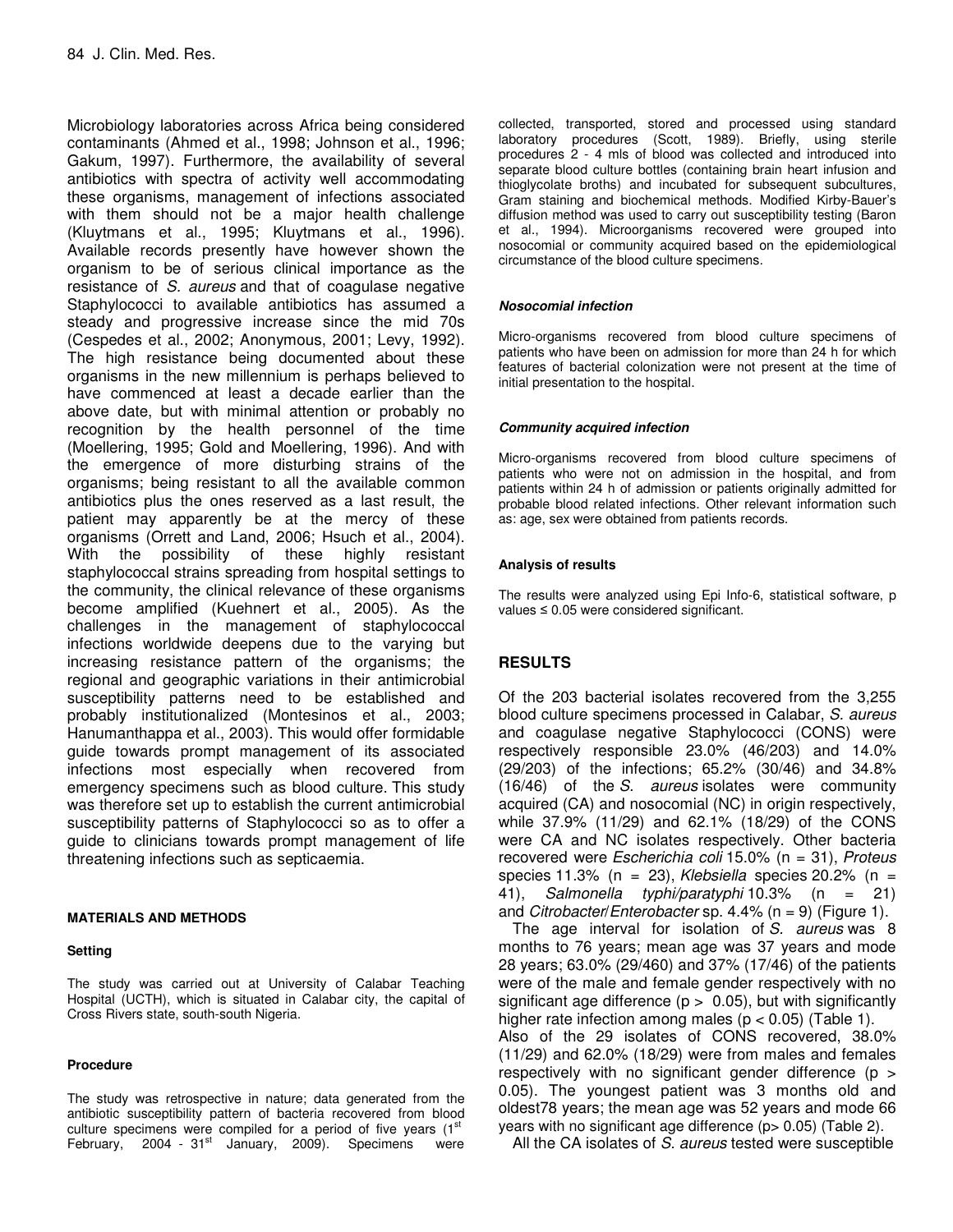

Figure 1. Incidence of isolation of Staphylococcus aureus and that of Coagulase negative Staphylococci in relation to other microorganisms from blood culture specimens in Calabar, Nigeria.

to amikacin, Ofloxacin, ciprofloxacin, cefuroxime and rifampicin while only ceftriaxone was active against all (100%) the NC isolates tested. The activity of penicillin G, ampicillin, cloxacillin, amoxicillin, tetracycline, cotrimoxazole, chloramphenicol and erythromycin against both the CA and NC isolates of S. aureus was generally below 50% (range 0 - 40%); and the resistance of the NC isolates of the organism were significantly higher ( $p <$ 0.05) than the CA isolates against ampicillin, cloxacillin, amoxicillin, tetracycline, co-trimoxazole, cefuroxime, chloramphenicol and rifampicin (Figure 2).

 All the CA and NC isolates of CONS were sensitive to ceftriaxone and rifampicin but only all the CA isolates were sensitive to Ofloxacin, ciprofloxacin and ceftazidime. The activity of augmentin, streptomycin, gentamicin and amikacin was generally in the range of 60 - 80%; the resistance of the NC isolates was significantly higher than the CA isolates of CONS against cloxacillin, amoxicillin, tetracycline, co-trimoxazole, gentamicin, Ofloxacin, ciprofloxacin, cefuroxime, chloramphenicol and erythromycin ( $p < 0.05$ ) (Figure 3).

Comparison of the antimicrobial susceptibility pattern of the isolates of S. aureus and that of CONS showed only ceftriaxone to be active against all the isolates (100%); the activity of ampicillin and chloramphenicol was significantly higher against S. aureus compared to CONS  $(p < 0.05)$  while the other antibiotics tested showed no difference in sensitivity profile among the two microorganisms ( $p > 0.05$ ) (Figure 4).

Staphylococci isolates resistant to seven or more antibiotics were 34 (45.3%); 95% (32/34) of these isolates were hospital acquired ( $p < 0.05$ ). Staphylococci resistant to  $2 - 3$ ,  $4 - 5$  and  $6 - 7$  antibiotics were 8 (10.7%), 24 (32.0%) and 35 (46.7%) while eight of the isolates (10.7%) were resistant to eight or more antibiotic tested (Figure 5).

# **DISCUSSION**

Staphylococci were the commonest bacteria recovered from blood culture specimens while there was no significant difference in susceptibility pattern of S. aureus compared to CONS against all the antibiotics tested except ampicillin whose activity was significantly higher against S. aureus compared to CONS ( $p < 0.05$ ). This is no doubt not unconnected with the already established regional or geographic variation in susceptibility pattern of individual bacterial strains (Royehoudhury et al., 2001; Daun and Seal, 2001).

Only ceftriaxone was active against all (100%) of the CA and NC of the Staphylococcal isolates from the blood culture specimens; other active drugs (activities 66 - 94%) against both the CA and NC isolates of the organisms were amikacin, Ofloxacin, ciprofloxacin, ceftazidime, cefuroxime and rifampicin. On the other hand the activity of penicillin, ampicillin, cloxacillin, amoxicillin, tetracycline, co-trimoxazole, chloramphenicol and erythromycin against the organisms was generally less than 25% (range 0 - 20%); 60% of the bacteria were resistant to at least six antibiotics. This pattern of resistance has earlier been exhibited by members of Enterobacteriaceae in a similar study in the same locality (Jombo et al., 2009). The fact that methicillin resistance is usually heralded by multiple resistance places several of these bacteria potential candidates for methicillin resistance with the attendant clinical challenges (Gibbons and Udo, 2000; Bukhari et al., 2004; Tarano et al., 2001).

 The high resistance documented in the present study has been well corroborated in Germany, where up to 100% resistance by some strains of S. aureus to erythromycin, clindamycin, ciprofloxacin, and gentamicin was observed (Von Eiff et al., 2000); a similar sensitivity pattern was documented in Chile, Argentina and Uruguay, where high resistance of S. aureus to penicillin, oxacillin, ciprofloxacin, chloramphenicol, clindamycin, erythromycin and gentamicin was recorded (De Sousa et al., 2001); and in Sudan (Ahmed et al., 1998) and Australia (Bell et al., 2002) where S. aureus resistance of 100% was recorded against several antibiotics tested. The high resistance of Staphylococci to ciprofloxacin in Germany compared to the relatively low figures recorded in the present study further demonstrate the impact of strain variation on sensitivity profile of bacteria. Local activity profiles of supposedly generally highly active antimicrobials should be known and periodically reviewed so as to positively influence the choice of antibiotic prescriptions in empirical treatments of bacteremia or septicaemia (Topeli et al., 2000; Salgado et al., 2003).

 Over 95% of the bacteria resistant to seven and above antibiotics were NC in origin. The sensitivity pattern of CA isolates of CONS was significantly higher than the NC isolates against cloxacillin, ampicillin, tetracycline, cotrimoxazole, gentamicin, Ofloxacin, ciprofloxacin, chloramphenicol and erythromycin (p< 0.05). A similar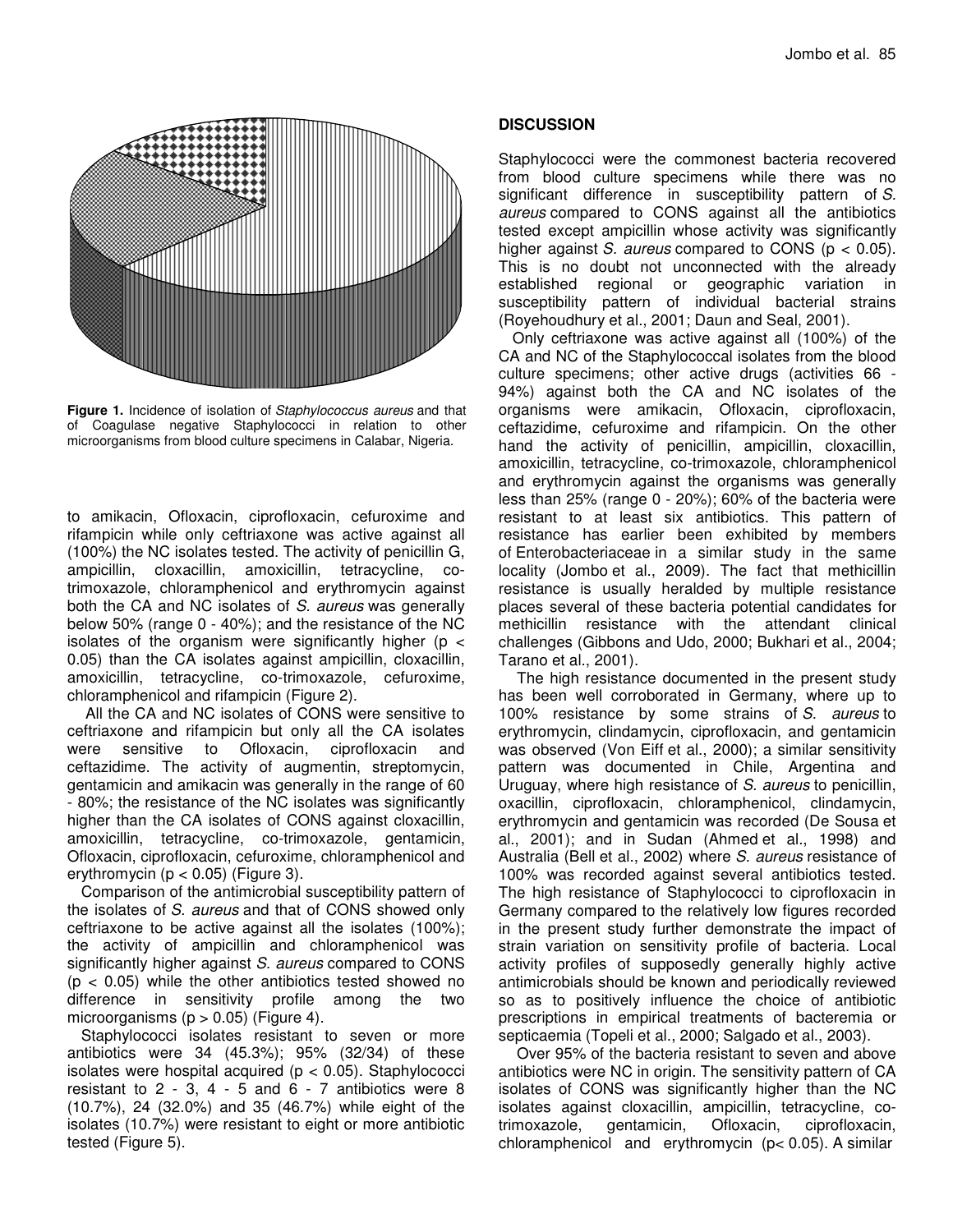| Age interval (Years) | Male $(\%)$ | Female (%) | Total (%) |
|----------------------|-------------|------------|-----------|
| $0 - 9$              | 2(4.3)      | 4(8.7)     | 6(13.0)   |
| $10 - 19$            | 2(4.3)      | 1(2.2)     | 3(6.5)    |
| $20 - 29$            | 6(13.0)     | 3(6.5)     | 9(19.6)   |
| $30 - 39$            | 7(15.3)     | 0(0.0)     | 7 (15.3)  |
| $40 - 49$            | 4(8.7)      | 1(2.2)     | 5(10.9)   |
| $50 - 59$            | 3(6.5)      | 3(6.5)     | 6(13.0)   |
| $60 - 69$            | 2(4.3)      | 3(6.5)     | 5(10.9)   |
| 70 - 79              | 1(2.2)      | 2(4.3)     | 3(6.5)    |
| $\geq 80$            | 0(0.0)      | 0(0.0)     | 0(0.0)    |
| Unclassified         | 2(4.3)      | 0(0.0)     | 2(4.3)    |
| Total                | 29 (63.0)   | 17 (37.0)  | 46 (100)  |

**Table 1.** Age\* and gender\*\* distribution of S. aureus recovered from blood culture specimens in Calabar, Nigeria.

\* $X^2$  (Mantel-Haenszel) = 10.24, OR = 0.39, RR = 0.99, P = 0.001.

\*\* $X^2$  (Mantel-Haenszel) = 0.00, OR = 1.00, RR= 1.00, P = 1.00.

|  |                                              |  | <b>Table 2.</b> Age <sup>*</sup> and gender <sup>**</sup> distribution of coagulase negative Staphylococci recovered from |  |
|--|----------------------------------------------|--|---------------------------------------------------------------------------------------------------------------------------|--|
|  | blood culture specimens in Calabar, Nigeria. |  |                                                                                                                           |  |

| Age interval (Years) | Male $(\%)$ | Female (%) | Total (%) |
|----------------------|-------------|------------|-----------|
| $0 - 9$              | 3(10.3)     | 1(3.4)     | 4(13.8)   |
| $10 - 19$            | 0(0.0)      | 3(10.3)    | 3(10.3)   |
| $20 - 29$            | 0(0.0)      | 1(3.4)     | 1(3.4)    |
| 30-39                | 2(6.9)      | 3(10.3)    | 5(17.2)   |
| $40 - 49$            | 1(3.4)      | 3(10.3)    | 4(13.8)   |
| 50-59                | 2(6.9)      | 1(3.4)     | 3(10.3)   |
| 60-69                | 2(6.9)      | 4(13.8)    | 6(20.7)   |
| 70-79                | 1(3.4)      | 2(6.9)     | 3(10.3)   |
| ≥80                  | 0(0.0)      | 0(0.0)     | 0(0.0)    |
| Unclassified         | 0(0.0)      | 0(0.0)     | 0(0.0)    |
| Total                | 11 (38.0)   | 18 (62.0)  | 29 (100)  |

 $X^2$  (Mantel-Haenszel) = 0.04, OR = 1.08, RR= 1.00, P = 0.84.

 $X^2$  (Mantel-Haenszel) = 0.00, OR = 1.00, RR= 1.00, P = 1.00.

sensitivity pattern was recorded by CA isolates of S. aureus as compared to the NC counterparts against several of the antibiotics tested (p< 0.05). Methods adopted for control of hospital acquired infections should be strengthened to meet internationally accepted best practices and probably surpassed with innovations. These in addition to entrenchment of the basic tenets of personal and environmental hygiene such as hand washing be promoted among both health personnel, patients and their relations (Mayhall, 2003; Falagas et al., 1996). This would help reduce the spread of hospital acquired Staphylococcal isolates which have severally been associated with high profile resistance including methicillin and oxacillin (O'Brien et al., 2004; Blane et al., 2002). In conclusion, the present study has also lend a voice to the already existing body of knowledge that Staphylococci are increasingly becoming resistant to

majority of the available antibiotics in use; hence local sensitivity profile of the organism should be known and the same reviewed periodically. Also in view of the higher resistance demonstrated by the hospital acquired isolates of the bacteria with attendant clinical challenges, control of nosocomial infections should be strengthened and closely monitored so as to reduce the spread of these high profile resistant strains in the hospital environment and beyond. The 21<sup>st</sup> century offers an opportunity to "roll back" this menace.

### **ACKNOWLEDGEMENTS**

The authors wish to express their sincere appreciation to the following: Mrs Blessing Edeh Ebele, Mr Dominic Uffot, Mrs Patience Obo and other scientists who worked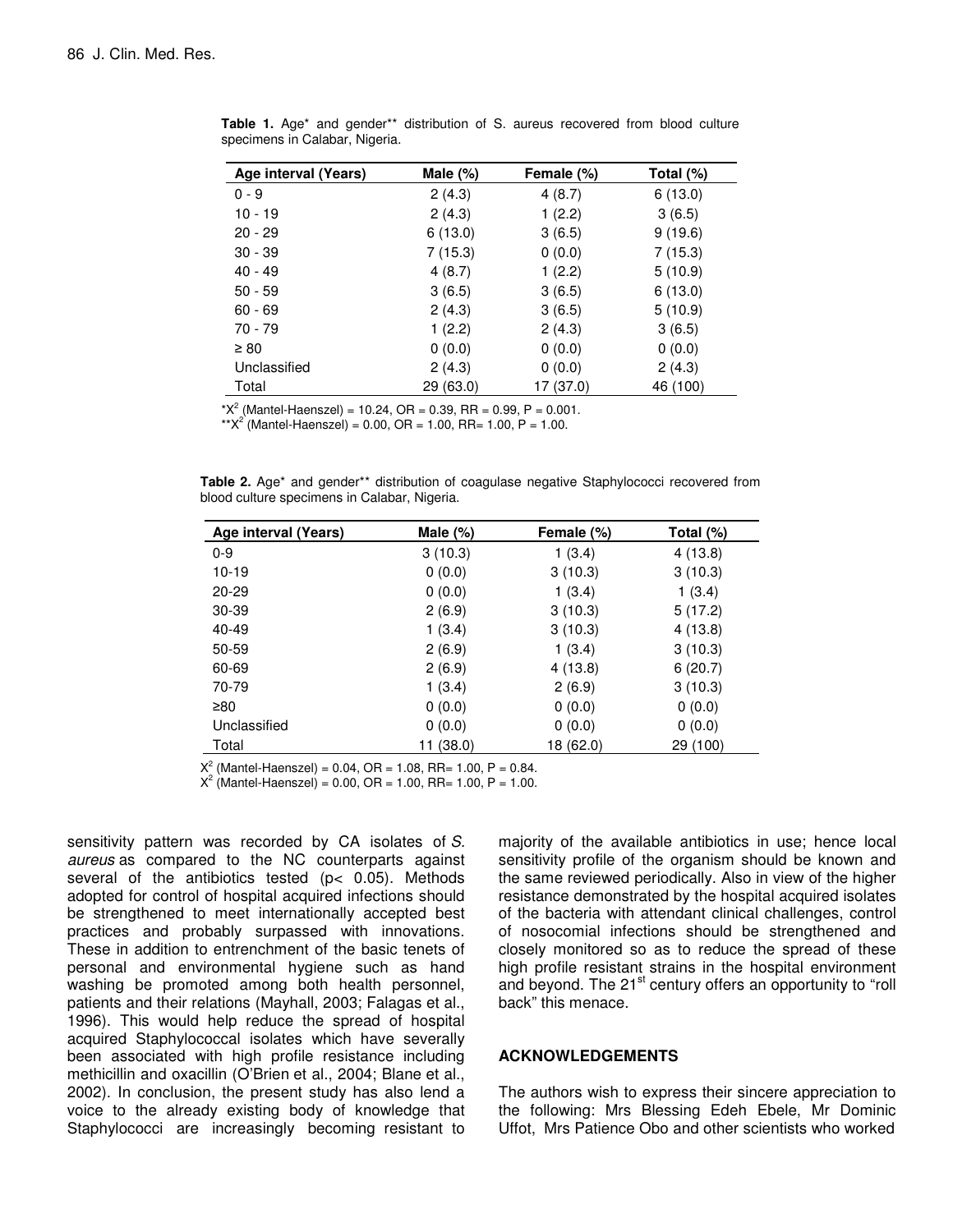

Figure 2. Antimicrobial susceptibility pattern of S. aureus recovered from blood culture specimen in Calaba, Nigeria. PEN = Penicillin G, AMP = Ampicillin, CLX = Cloxacillin, AMX = Amoxicillin, TET = Tetracycline, COT = Co-trimoxazole, AUG = Augmentin (clavulanate potentiated amoxicillin), COL = Colistin, STR = Streptomycin, GEN = Gentamicin, AMK = Amikacin, OFX = Ofloxacin, CIP = Ciprofloxacin, CTZ = Ceflazidime, CFU = Cefuroxime, CTX = Cefttriaxone, CHL = Chloramphenicol,  $ERY = Erythromycin, RIF = Rifampicin, * = p < 0.005$ .



**Figure 3.** Antimicrobial susceptibility pattern of coagulase negative staphylococci (CONS) recovered from blood culture specimen in Calaba, Nigeria. PEN = Penicillin G, AMP = Ampicillin, CLX = Cloxacillin, AMX = Amoxicillin, TET = Tetracycline, COT = Cotrimoxazole, AUG-Augmentin (clavulanate potentiated amoxicillin), COL = Colistin, STR = Streptomycin, GEN=Gentamicin, AMK = Amikacin, OFX = Ofloxacin, CIP = Ciprofloxacin, CTZ = Ceflazidime, CFU = Cefuroxime, CTX = Cefttriaxone, CHL = Chloramphenicol,  $ERY = Erythromycin$ ,  $RIF = Rifampicin$ ,  $* = p < 0.005$ .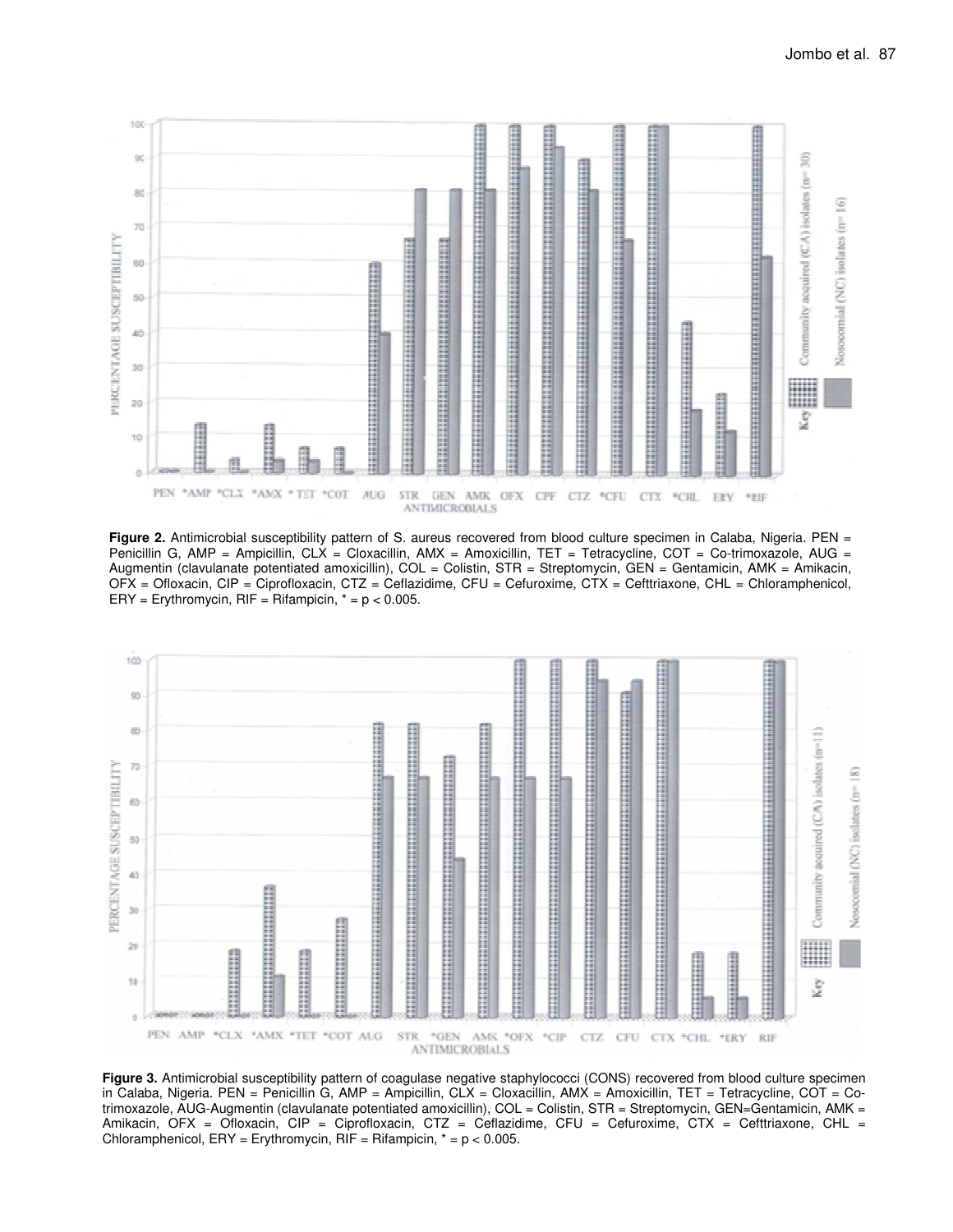

Figure 4. Combined antimicrobial susceptibility pattern of community (CA) acquired and nosocomial (NC) isolates of S. aureus compared to that of coagulase negative Staphylococci (CONS) recovered from blood culture specimen in Calaba, Nigeria. PEN = Penicillin G, AMP = Ampicillin, CLX = Cloxacillin, AMX = Amoxicillin, TET = Tetracycline, COT = Co-trimoxazole, AUG = Augmentin (clavulanate potentiated amoxicillin), COL = Colistin, STR = Streptomycin, GEN = Gentamicin, AMK = Amikacin, OFX = Ofloxacin, CIP = Ciprofloxacin, CTZ = Ceflazidime, CFU = Cefuroxime, CTX = Cefttriaxone, CHL = Chloramphenicol, ERY = Erythromycin, RIF = Rifampicin, \* = p < 0.005.



NUMBER OF ANTIBIOTICS

**Figure 5.** Patterns of multiple resistance to antibiotics by Staphylococcal isolates from blood culture specimens in Calabar, Nigeria.

NB: n= number of bacterial isolates.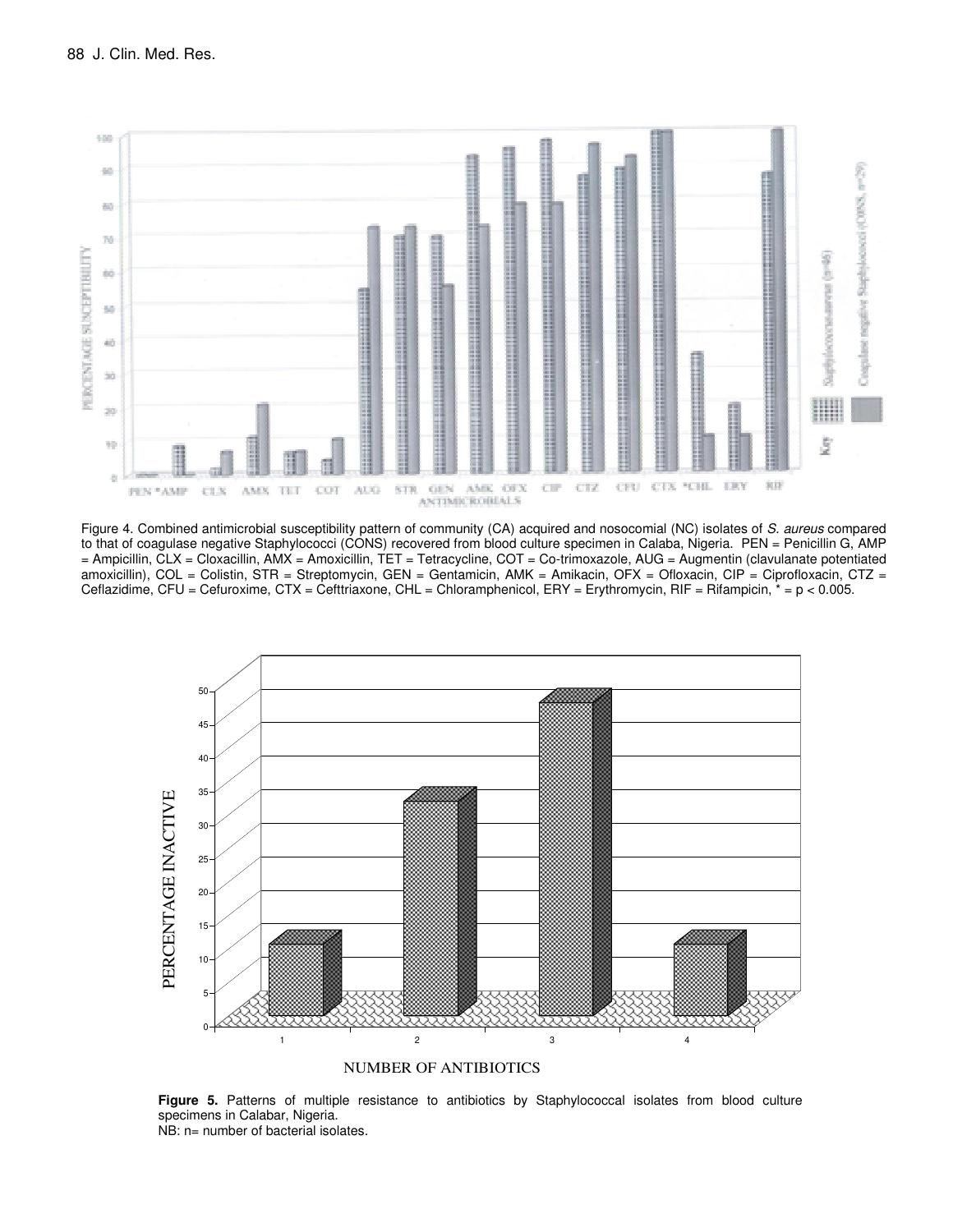tirelessly towards the generation of the data; Mrs Atim Ukpong, Mrs Ime Ekanem and other technicians for their immense contributions in biochemical and sensitivity tests; and not forgetting Mr Ekpo Eyo, Mrs Alice Ukpong and Mr Andy Egbe for their roles in sample collection and distribution of results.

#### **REFERENCES**

Ahmed AOA, Van Belkum A, Fahal AH, Elnor AEA, Abougroun AM, Vandenbergh MFQ (1998). Nasal carriage of Staphylococcus aureus and epidemiology of surgical-site infections in a Sudanese University hospital, J. Clin. Microbiol. 36(12): 3614-3618.

Anonymous.

- Antibiotics. http://www.molbio.princeton.edu/courses/MS427/2001/pro jects/02/antibiotics.htm. website.
- Baron E, Peterson LR, Finegold SM (1994). Methods of testing antimicrobial effectiveness (In: Bailey and Scott's Diagnostic Microbiology). 9<sup>th</sup> edn.; Musby Publishers, St Louis pp. 168-188.
- Bell JM, Turnidge JD, SENTRY APAC Participants (2002). High prevalence of oxacillin-resistant Staphylococcus aureusisolates from hospitalized patients in Asia-Pacific and South Africa: Results from SENTRY Antimicrobial surveillance program, 1998-1999. Antimicrob. Agents Chemother. 46(3): 879-881.
- Blane DS, Pitter D, Ruef C, Widmer AF, Muhleman K, Petignat C, Harbarth S (2002). Epidemiology of methicillin-resistant Staphylococcus aureus: results of a nationwide survey in Switzerland. Swiss Med. Wkly. 132: 223-229.
- Bukhari MH, Iqbal A, Khatoon N, Iqbal N, Naeem S, Qureshi GR (2004). A laboratory study of susceptibility of methicillinresistant Staphylococcus aureus. Pak, J. Med. Sci. 20: 229-233.
- Calvo J, Hernandez JL, Farinas MC, Garcia-Palomo D, Aguero J (2000). Osteomyelitis caused by Staphylococcus schleiferi and evidence of misidentification of this Staphylococcus species by an automated bacterial identification system, J. Clin. Microbiol. 38: 3887- 3889.
- Cespedes C, Miller M, Quagliarello B, Nagakiakis P, Klein RS, Lowy FD (2002). Differences between Staphylococcus aureus isolates from medical and non medical hospital personnel, J. Clin. Microbiol. 40: 2594-2597.
- Daum L, Seal JB (2001). Evolving antimicrobial chemotherapy for Staphylococcus aureus infections: our backs to the wall Suppl, Crit. Care Med. 29(4): N92-N96.
- De Sousa MA, Miragia M, Sanches IS, Avila S, Adamson I, Casagrande Three-year assessment of methicillinresistant Staphylococcus aureus clones in Latin America from 1996- 1998. J. Clin. Microbiol. 39(6): 2197-2205.
- Falagas ME, Barefoot L, Griffoth J, Ruthazer R, Snydman DR (1996). Risk factors leading to clinical failure in the treatment of intraabdominal or skin/soft tissue infections. Eur, J. Clin. Microbiol. Infect. Dis. 15: 913-921.
- Fonsale N, Bes M, Verdier I, Carricajo A, Ploton C, Ausert G, Etiene J, Turnidge JR, Nimmo GD, Alcala FF (2004). Specific identification ofStaphylococcus aureus by Staphycrom II, a rapid chromogenic staphylocoagulase test, J. Clin. Microbiol. 42: 1962-1964.
- Gakum LN (1997). Review of methicillin-resistant Staphylococcus aureus with special reference to handling of surgical patients. East Afr. Med. J. 74: 198-202.
- Gibbons S, Udo EE (2000). The effect of reserpine, a modulator of multidrug efflux pumps on the in vitro activity of tetracycline against clinical isolates of methicillin-resistant Staphylococcus aureus (MRSA) possessing the Tet (k) determinant. Phytother. Res. 14: 139-140.
- Gold HS, Moellering RC Jr (1996). Antimicrobial drug resistance. N. Engl. J. Med. 335: 1445-1453.
- Hanumanthappa AR, Chandrappa NR, Rajasekharappa MG (2003). Prevalence of methicillin-resistant Staphylococcus aureus in Karnataka. Indian J. Pathol. Microbiol. 46: 124-132.
- Hsuch PR, Teng LT, Chen WH, Pan HJ, Chen ML, Chang SC (2004).

 Increasing prevalence of MRSA causing nosocomial infections at a University hospital in Taiwan from 1986 to 2001. Antimicrob. Agents Chemother. 48: 1361-1364.

- Johnson AW, Aderele WI, Osinusi K, Gbadero DA, Fagbemi AH, Rotowa NA (1996). Acute bronchiolitis in tropical Africa: a hospitalbased perspective in Ibadan, Nigeria. Paediatr. Pulmunol. 22: 236- 247.
- Jombo GTA, Akpan S, Epoke J, Denen Akaa P, Eyong KI, Gyuse AN, Amefule EN, Uket OOU (2009). Microbial isolates from clinical specimens of blood culture and their antimicrobial susceptibility profiles: Findings from an analysis of 3,255 blood culture specimens at a University Teaching Hospital in Southern Nigeria, Int. Microbiol. In the Press.
- Kluytmans JAJW, Mouton JW, Ijzerman EPF, Vondenbroucke-Gauls CMJE, Moat AWPM, Wagenvoort JHT (1995). Nasal carriage rate of Staphylococcus aureus as a major risk factor for wound infection after cardiac surgery. J. Infect. Dis. 171: 216-219.
- Kluytmans JAJW, Mouton JW, Ijzerman EPE, Vandenbroucke-Grauls CMJE, Moat AWPM, Hagenvoort JHT, Cerenaldo CCM, Garcia AF, Rutala VG, Catalan EW (1996). Reduction of surgical site infections in cardiothoracic surgery by elimination of nasal carriage of Staphylococcus aureus. Infect. Control Hosp. Epidemiol. 17: 780- 785.
- Kluytmans J, Berg H, Steegh P, Vandenesch F, Etienne J, Van Belkum A (1998). Outbreak of Staphylococcus schleiferiwound infections: strain characterization by randomly amplified polymorphic DNA analysis, PCR ribotyping, conventional ribotyping and pulsed-field gel electrophoresis. J. Clin. Microbiol. 36(8): 2214-2219.
- Kuehnert MJ, Hill HA, Kupronis BA, Tokars JI, Solomon SL, Jernigan BD, Lepenee NL, Cahen BF, Sarubi GS, Smayev PP, Culvera ET (2005). Methicillin-resistantStaphylococcus aureus hospitalization, United States. Emerg. Infect. Dis. 11: 868-872.
- Levy SB (1992). "The Antibiotic Paradox", Plenum press, New York p. 213.
- Mayhall CG (2003). The epidemiology of burn wound infections: then and now. Clin. Infect. Dis. 37: 543-550.
- Moellering RC Jr (1995). Past, present and future antimicrobial agents. Am. J. Med. 99: s11-s18.
- Montesinos I, Salido E, Delgado T, Lecuona M, Sierra A (2003). Epidemiology of methicillin-resistant Staphylococcus aureus at a University hospital in the Canary islands. Infect. Control Hosp. Epidemiol. 24: 667-672.
- Nur YA, Vandenbregh MFQ, Yusuf MA, Van Belkum A, Verbrugh HA (1997). Nasal carriage of multiresistantStaphylococcus aureus among health care workers and paediatric patients in two hospitals in Mogadishu, Somalia. Int. J. Infect. Dis. 1: 186-191.
- O'Brien FG, Lim TT, Chong FN, Coombs GW, Enright MC, Robinson DA, Monk A (2004). Diversity among community isolates of methicillin-resistant Staphylococcus aureus in Australia. J. Clin. Microbiol. 42: 3185-3190.
- Orrett FA, Land M (2006). Methicillin-resistant Staphylococcus aureus prevalence; current susceptibility patterns in Trinidad. BMC Infect. Dis. 6: e83.
- Ozturkeri H, Kocabeyoglu O, Yergok YZ, Kosan E, Yenen OS, Keskin K (1994). Distribution of coagulase negative Staphylococci, including the newly described species Staphylococcus schleiferi in nosocomial and community acquired urinary tract infections. Eur. J. Clin. Microbiol. Infect. Dis. 13: 1076-1079.
- Royehoudhury S, Twinem TL, Makin KM, Nienaber MA, Li C, Morris TW et al (2001). Staphylococcus aureus mutants isolated via exposure to nonfluorinated quinolones: Detection of known and unique mutations. Antimicrob. Agents Chemother. 45(12): 3422- 3426.
- Salgado CD, Farr BM, Calfee DP (2003). Community-acquired methicillin-resistant Staphylococcus aureus: a meta-analysis of prevalence and risk factors. Clin. Infect. Dis. 36: 131-139.
- Scott AC (1989). Laboratory control of antimicrobial therapy. In: Mackie & McCartney Practical medical microbiology (Edited by Collee JG, Duguid JP, Fraser AG and Marmion B P) 13<sup>th</sup> Edn. 2, Churchill Livingstone, Edinburgh, pp. 161-181.
- Tarano G, Quinones D, Hernandez I, Hernandez T, Tomargo I, Borroto S (2001). Nasal carriage of methicillin-resistant Staphylococcus